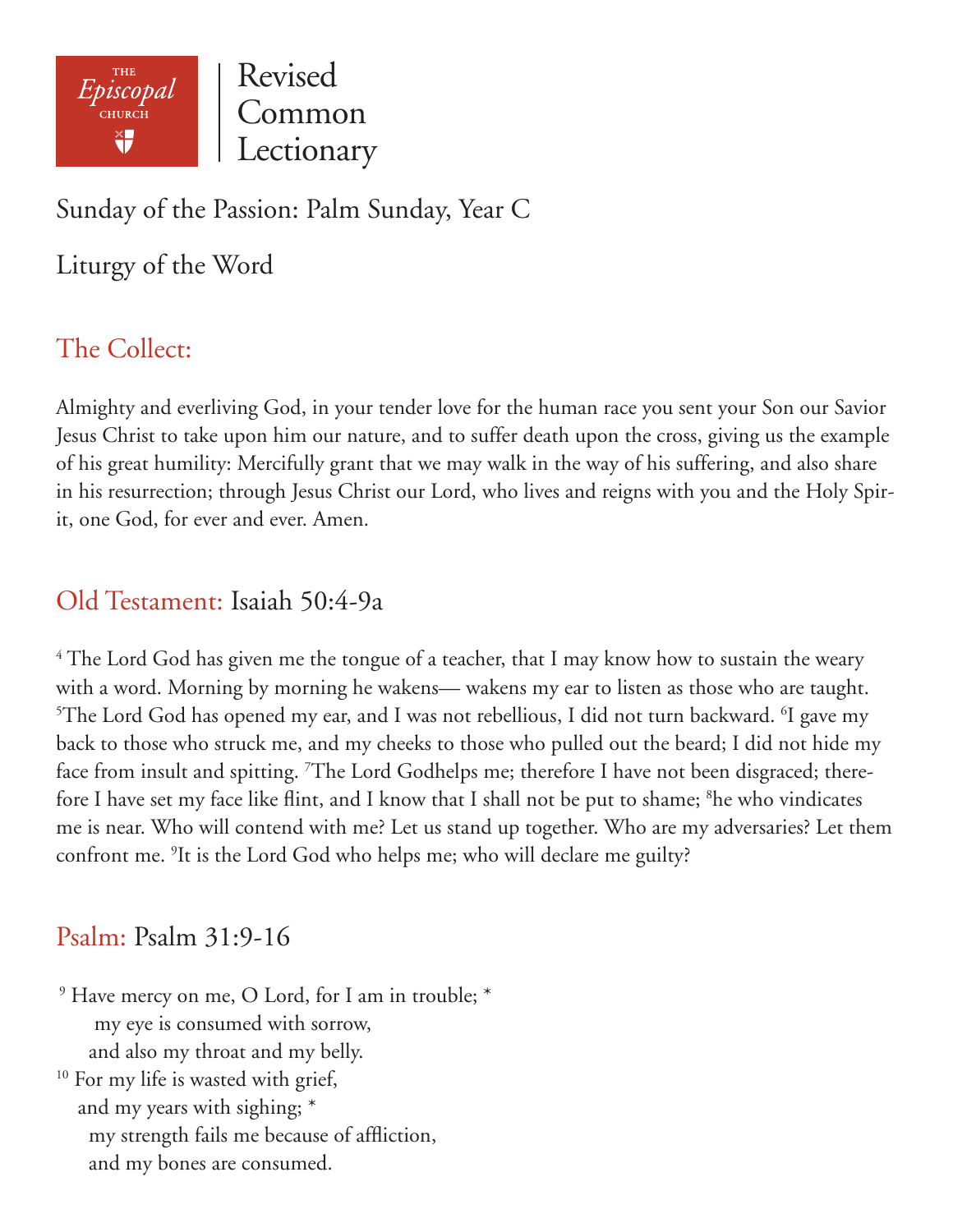<sup>11</sup> I have become a reproach to all my enemies and even to my neighbors, a dismay to those of my acquaintance; \* when they see me in the street they avoid me.

- <sup>12</sup> I am forgotten like a dead man, out of mind; \* I am as useless as a broken pot.
- <sup>13</sup> For I have heard the whispering of the crowd; fear is all around; \*

 they put their heads together against me; they plot to take my life.

- <sup>14</sup> But as for me, I have trusted in you, O Lord. \* I have said, "You are my God.
- $15$  My times are in your hand;  $*$  rescue me from the hand of my enemies, and from those who persecute me.
- <sup>16</sup> Make your face to shine upon your servant, \* and in your loving-kindness save me."

# Epistle: Philippians 2:5-11

 $5$  Let the same mind be in you that was in Christ Jesus,  $6$ who, though he was in the form of God, did not regard equality with God as something to be exploited, 7 but emptied himself, taking the form of a slave, being born in human likeness. And being found in human form, <sup>8</sup>he humbled himself and became obedient to the point of death— even death on a cross. <sup>9</sup>Therefore God also highly exalted him and gave him the name that is above every name, <sup>10</sup>so that at the name of Jesus every knee should bend, in heaven and on earth and under the earth, <sup>11</sup>and every tongue should confess that Jesus Christ is Lord, to the glory of God the Father.

## Gospel: Luke 22:14-23:56 or Luke 23:1-49

[ 14 When the hour came, he took his place at the table, and the apostles with him. 15He said to them, "I have eagerly desired to eat this Passover with you before I suffer; 16for I tell you, I will not eat it until it is fulfilled in the kingdom of God." 17Then he took a cup, and after giving thanks he said, "Take this and divide it among yourselves; <sup>18</sup>for I tell you that from now on I will not drink of the fruit of the vine until the kingdom of God comes." 19Then he took a loaf of bread, and when he had given thanks, he broke it and gave it to them, saying, "This is my body, which is given for you. Do this in remembrance of me." 20And he did the same with the cup after supper, saying, "This cup that is poured out for you is the new covenant in my blood.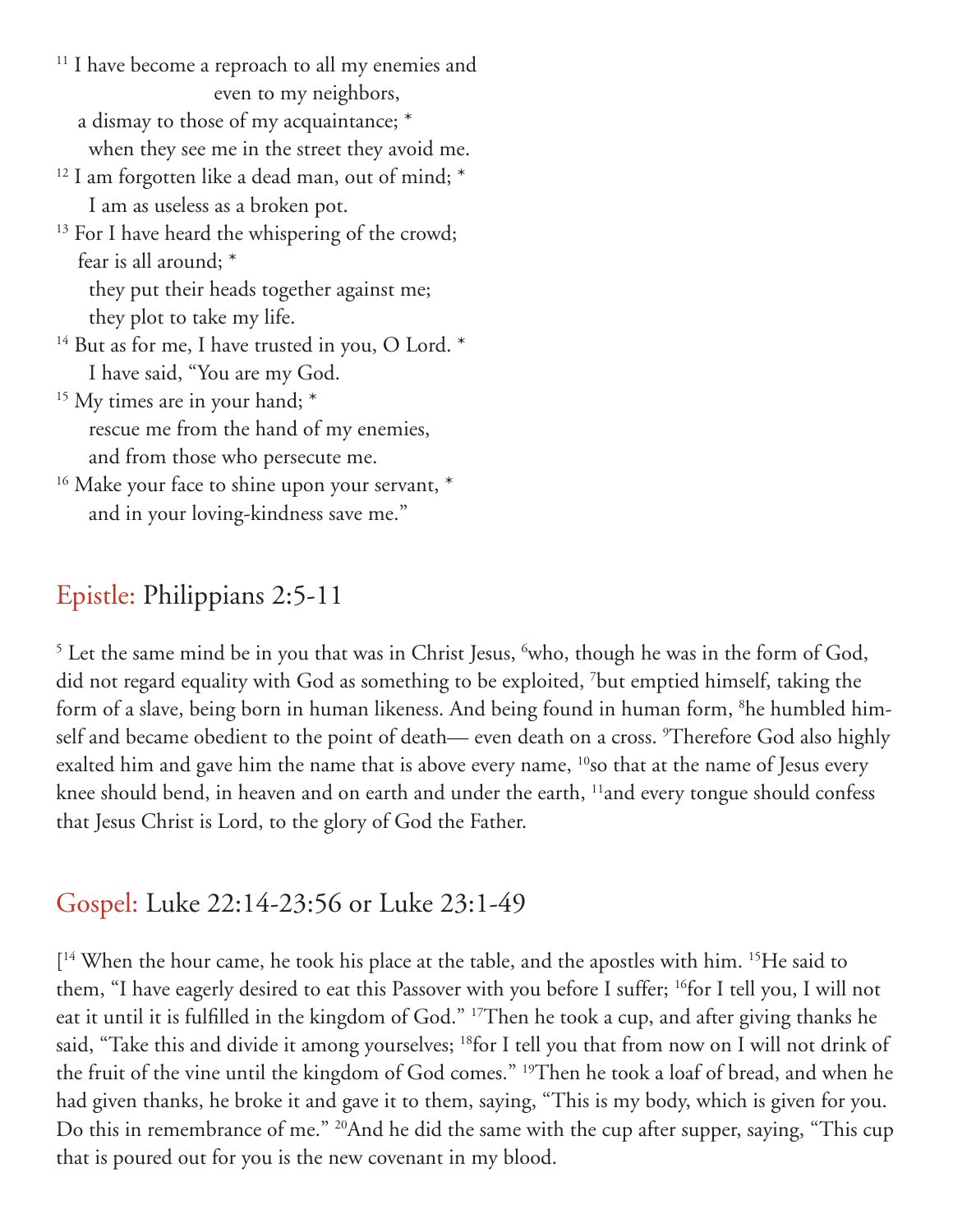<sup>21</sup> But see, the one who betrays me is with me, and his hand is on the table. <sup>22</sup>For the Son of Man is going as it has been determined, but woe to that one by whom he is betrayed!" <sup>23</sup>Then they began to ask one another, which one of them it could be who would do this. <sup>24</sup>A dispute also arose among them as to which one of them was to be regarded as the greatest. <sup>25</sup>But he said to them, "The kings of the Gentiles lord it over them; and those in authority over them are called benefactors. <sup>26</sup>But not so with you; rather the greatest among you must become like the youngest, and the leader like one who serves. <sup>27</sup>For who is greater, the one who is at the table or the one who serves? Is it not the one at the table? But I am among you as one who serves. 28"You are those who have stood by me in my trials; <sup>29</sup>and I confer on you, just as my Father has conferred on me, a kingdom, <sup>30</sup>so that you may eat and drink at my table in my kingdom, and you will sit on thrones judging the twelve tribes of Israel. 31"Simon, Simon, listen! Satan has demanded to sift all of you like wheat, 32but I have prayed for you that your own faith may not fail; and you, when once you have turned back, strengthen your brothers." 33And he said to him, "Lord, I am ready to go with you to prison and to death!" <sup>34</sup>Jesus said, "I tell you, Peter, the cock will not crow this day, until you have denied three times that you know me." 35He said to them, "When I sent you out without a purse, bag, or sandals, did you lack anything?" They said, "No, not a thing." <sup>36</sup>He said to them, "But now, the one who has a purse must take it, and likewise a bag. And the one who has no sword must sell his cloak and buy one. <sup>37</sup>For I tell you, this scripture must be fulfilled in me, 'And he was counted among the lawless'; and indeed what is written about me is being fulfilled." <sup>38</sup>They said, "Lord, look, here are two swords." He replied, "It is enough."

<sup>39</sup> He came out and went, as was his custom, to the Mount of Olives; and the disciples followed him. 40When he reached the place, he said to them, "Pray that you may not come into the time of trial." 41Then he withdrew from them about a stone's throw, knelt down, and prayed, 42"Father, if you are willing, remove this cup from me; yet, not my will but yours be done." 43Then an angel from heaven appeared to him and gave him strength. <sup>44</sup>In his anguish he prayed more earnestly, and his sweat became like great drops of blood falling down on the ground. 45When he got up from prayer, he came to the disciples and found them sleeping because of grief, <sup>46</sup>and he said to them, "Why are you sleeping? Get up and pray that you may not come into the time of trial."

<sup>47</sup> While he was still speaking, suddenly a crowd came, and the one called Judas, one of the twelve, was leading them. He approached Jesus to kiss him; <sup>48</sup>but Jesus said to him, "Judas, is it with a kiss that you are betraying the Son of Man?" 49When those who were around him saw what was coming, they asked, "Lord, should we strike with the sword?" 50Then one of them struck the slave of the high priest and cut off his right ear. <sup>51</sup>But Jesus said, "No more of this!" And he touched his ear and healed him. <sup>52</sup>Then Jesus said to the chief priests, the officers of the temple police, and the elders who had come for him, "Have you come out with swords and clubs as if I were a bandit? <sup>53</sup>When I was with you day after day in the temple, you did not lay hands on me. But this is your hour, and the power of darkness!"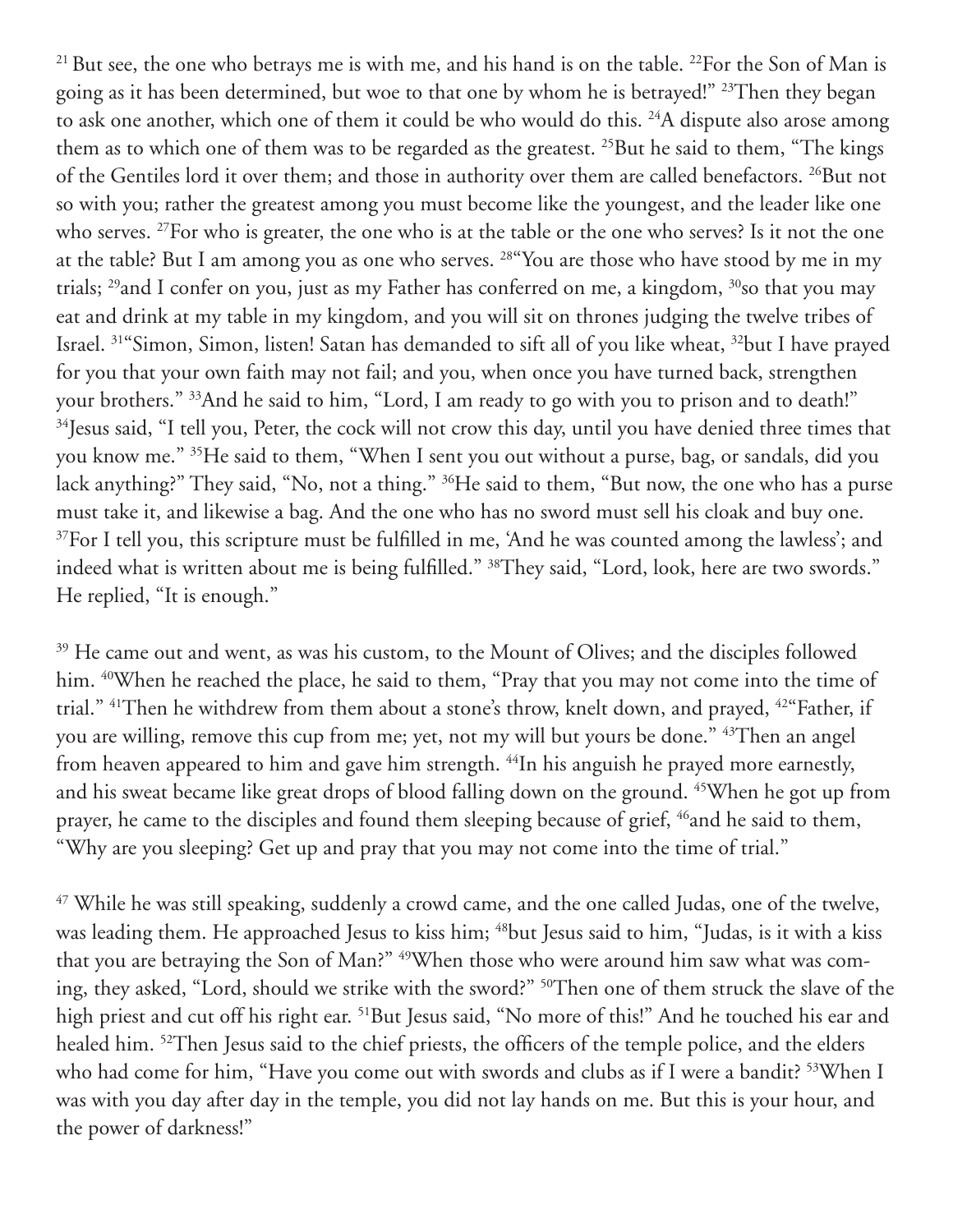<sup>54</sup> Then they seized him and led him away, bringing him into the high priest's house. But Peter was following at a distance. 55When they had kindled a fire in the middle of the courtyard and sat down together, Peter sat among them. 56Then a servant-girl, seeing him in the firelight, stared at him and said, "This man also was with him." <sup>57</sup>But he denied it, saying, "Woman, I do not know him." <sup>58</sup>A little later someone else, on seeing him, said, "You also are one of them." But Peter said, "Man, I am not!" <sup>59</sup>Then about an hour later still another kept insisting, "Surely this man also was with him; for he is a Galilean." <sup>60</sup>But Peter said, "Man, I do not know what you are talking about!" At that moment, while he was still speaking, the cock crowed. 61The Lord turned and looked at Peter. Then Peter remembered the word of the Lord, how he had said to him, "Before the cock crows today, you will deny me three times." <sup>62</sup>And he went out and wept bitterly.

 $63$  Now the men who were holding Jesus began to mock him and beat him;  $64$ they also blindfolded him and kept asking him, "Prophesy! Who is it that struck you?" <sup>65</sup>They kept heaping many other insults on him. 66When day came, the assembly of the elders of the people, both chief priests and scribes, gathered together, and they brought him to their council. <sup>67</sup>They said, "If you are the Messiah, tell us." He replied, "If I tell you, you will not believe; <sup>68</sup>and if I question you, you will not answer. 69But from now on the Son of Man will be seated at the right hand of the power of God." 70All of them asked, "Are you, then, the Son of God?" He said to them, "You say that I am." 71Then they said, "What further testimony do we need? We have heard it ourselves from his own lips!"]

 $^1$  Then the assembly rose as a body and brought Jesus before Pilate.  $^2$ They began to accuse him, saying, "We found this man perverting our nation, forbidding us to pay taxes to the emperor, and saying that he himself is the Messiah, a king." 3 Then Pilate asked him, "Are you the king of the Jews?" He answered, "You say so." 4 Then Pilate said to the chief priests and the crowds, "I find no basis for an accusation against this man." <sup>5</sup>But they were insistent and said, "He stirs up the people by teaching throughout all Judea, from Galilee where he began even to this place." 6 When Pilate heard this, he asked whether the man was a Galilean. 7 And when he learned that he was under Herod's jurisdiction, he sent him off to Herod, who was himself in Jerusalem at that time. 8 When Herod saw Jesus, he was very glad, for he had been wanting to see him for a long time, because he had heard about him and was hoping to see him perform some sign. 9 He questioned him at some length, but Jesus gave him no answer. 10The chief priests and the scribes stood by, vehemently accusing him. <sup>11</sup>Even Herod with his soldiers treated him with contempt and mocked him; then he put an elegant robe on him, and sent him back to Pilate. 12That same day Herod and Pilate became friends with each other; before this they had been enemies.

<sup>13</sup> Pilate then called together the chief priests, the leaders, and the people, <sup>14</sup>and said to them, "You brought me this man as one who was perverting the people; and here I have examined him in your presence and have not found this man guilty of any of your charges against him. 15Neither has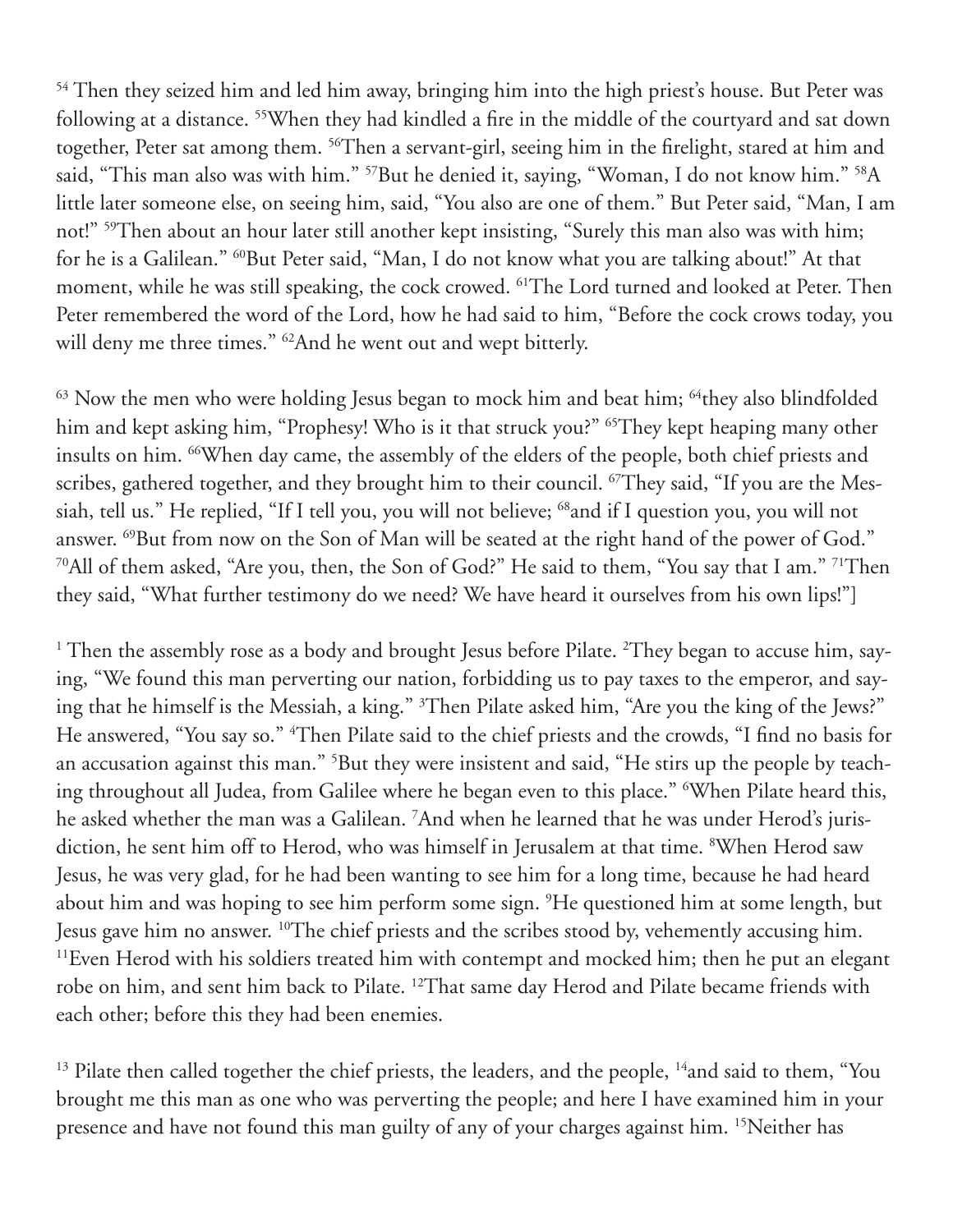Herod, for he sent him back to us. Indeed, he has done nothing to deserve death. <sup>16</sup>I will therefore have him flogged and release him." <sup>18</sup>Then they all shouted out together, "Away with this fellow! Release Barabbas for us!" 19(This was a man who had been put in prison for an insurrection that had taken place in the city, and for murder.) <sup>20</sup>Pilate, wanting to release Jesus, addressed them again; <sup>21</sup>but they kept shouting, "Crucify, crucify him!" <sup>22</sup>A third time he said to them, "Why, what evil has he done? I have found in him no ground for the sentence of death; I will therefore have him flogged and then release him." 23But they kept urgently demanding with loud shouts that he should be crucified; and their voices prevailed. <sup>24</sup>So Pilate gave his verdict that their demand should be granted. 25He released the man they asked for, the one who had been put in prison for insurrection and murder, and he handed Jesus over as they wished.

<sup>26</sup> As they led him away, they seized a man, Simon of Cyrene, who was coming from the country, and they laid the cross on him, and made him carry it behind Jesus. <sup>27</sup>A great number of the people followed him, and among them were women who were beating their breasts and wailing for him. <sup>28</sup>But Jesus turned to them and said, "Daughters of Jerusalem, do not weep for me, but weep for yourselves and for your children. 29For the days are surely coming when they will say, 'Blessed are the barren, and the wombs that never bore, and the breasts that never nursed.' <sup>30</sup>Then they will begin to say to the mountains, 'Fall on us'; and to the hills, 'Cover us.' 31For if they do this when the wood is green, what will happen when it is dry?"

 $32$  Two others also, who were criminals, were led away to be put to death with him.  $33$ When they came to the place that is called The Skull, they crucified Jesus there with the criminals, one on his right and one on his left. <sup>34</sup>Then Jesus said, "Father, forgive them; for they do not know what they are doing." And they cast lots to divide his clothing. 35And the people stood by, watching; but the leaders scoffed at him, saying, "He saved others; let him save himself if he is the Messiah of God, his chosen one!" 36The soldiers also mocked him, coming up and offering him sour wine, 37and saying, "If you are the King of the Jews, save yourself!" 38There was also an inscription over him, "This is the King of the Jews." 39One of the criminals who were hanged there kept deriding him and saying, "Are you not the Messiah? Save yourself and us!" <sup>40</sup>But the other rebuked him, saying, "Do you not fear God, since you are under the same sentence of condemnation? 41And we indeed have been condemned justly, for we are getting what we deserve for our deeds, but this man has done nothing wrong." 42Then he said, "Jesus, remember me when you come into your kingdom." 43He replied, "Truly I tell you, today you will be with me in Paradise."

<sup>44</sup> It was now about noon, and darkness came over the whole land until three in the afternoon, <sup>45</sup>while the sun's light failed; and the curtain of the temple was torn in two. <sup>46</sup>Then Jesus, crying with a loud voice, said, "Father, into your hands I commend my spirit." Having said this, he breathed his last. 47When the centurion saw what had taken place, he praised God and said, "Certainly this man was innocent." <sup>48</sup>And when all the crowds who had gathered there for this spectacle